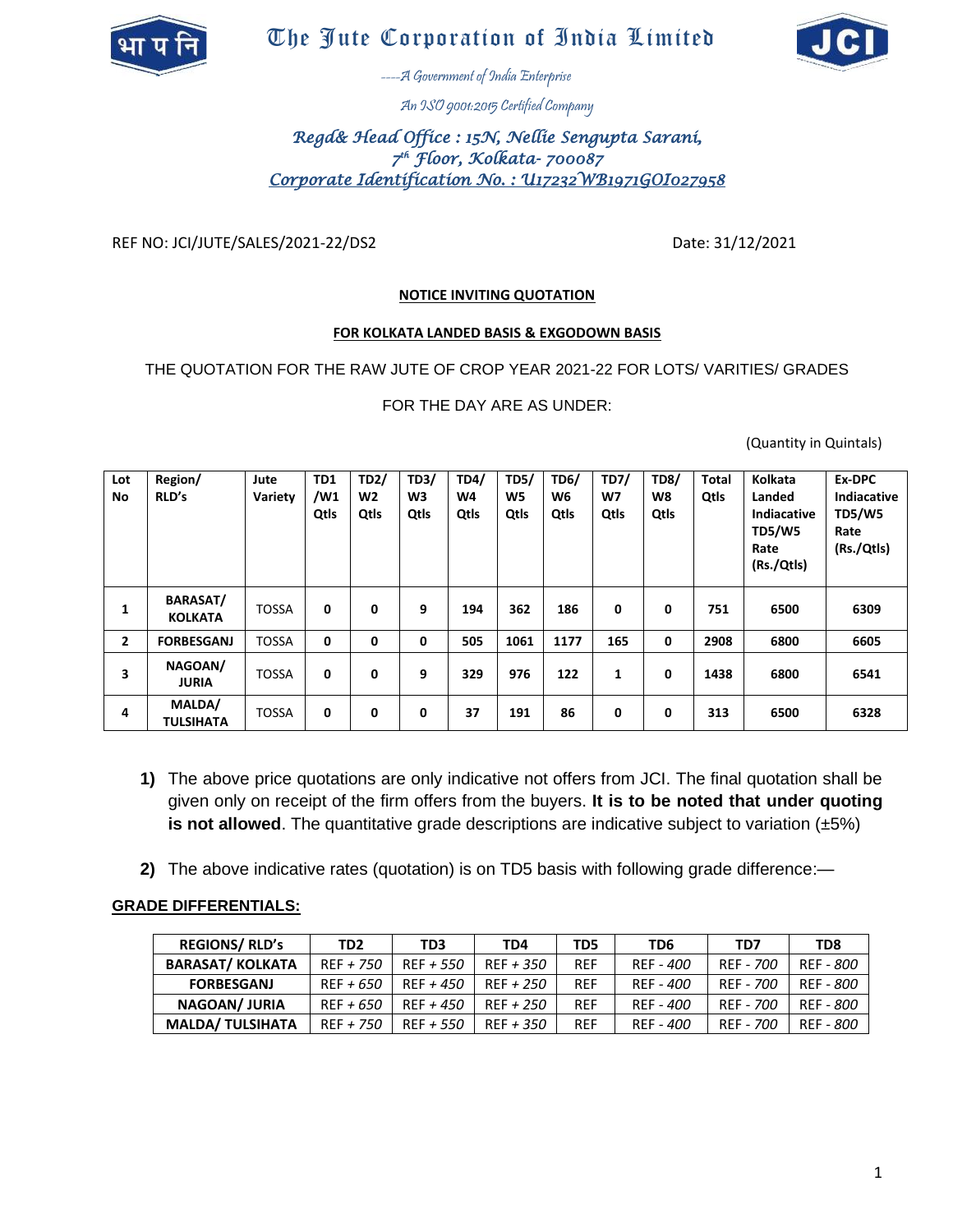



----A Government of India Enterprise

An ISO 9001:2015 Certified Company

# *Regd& Head Office : 15N, Nellie Sengupta Sarani, 7 th Floor, Kolkata- 700087 Corporate Identification No. : U17232WB1971GOI027958*

- **3)** The Above **"Kolkata-landed Indicative TD5 rates"** relates to Kolkata-landed Mill Delivery (covering mills in the district of Kolkata, Howrah, Hooghly, South/North 24 Parganas in West Bengal).
- **4)** The above **"Ex-DPC Indicative TD5 rates"** relates to Ex-Godown Delivery.
- **5)** The offers from buyers shall be submitted in the following format to JCI, HO within **3:00 PM** latest by **03/01/2022** in writing on the letter head of the mill duly signed by the mill authority.

| Lot<br>No.     | <b>REGIONS/</b><br><b>RLD's</b>   | <b>QUANTITY</b><br><b>IN QTLS</b> | <b>Delivery</b><br><b>Type</b>                       | <b>TD5 Basis</b><br>offer price<br>(Rs./Qtls.) | (Quote in words)<br><b>RUPEES/QTL</b> |
|----------------|-----------------------------------|-----------------------------------|------------------------------------------------------|------------------------------------------------|---------------------------------------|
|                | <b>BARASAT/</b><br><b>KOLKATA</b> | 751                               | <b>Mill Delivery</b><br>Ex-Godown<br>Delivery        |                                                |                                       |
| $\overline{2}$ | <b>FORBESGANJ</b>                 | 2908                              | <b>Mill Delivery</b><br>Ex-Godown<br><b>Delivery</b> |                                                |                                       |
| 3              | <b>NAGOAN/</b><br><b>JURIA</b>    | 1438                              | <b>Mill Delivery</b><br>Ex-Godown<br><b>Delivery</b> |                                                |                                       |
| 4              | <b>MALDA</b><br><b>TULSIHATA</b>  | 313                               | <b>Mill Delivery</b><br>Ex-Godown<br>Delivery        |                                                |                                       |

- **6) Specification**: Assorted raw jute in bale form of nominal weight of 150 Kgs. The bidding offer from buyers shall only be accepted in forms of Lots as numbered above comprising the entire quantity in lots. No part bidding of the quantity of the above numbered Lots shall be accepted.
- **7)** Offer shall be sent to the following E-mail ID : **sales@jcimail.in** with the subject line as **"QUOTATION FOR JCI/JUTE/SALES/2021-22/DS-2"** on the letter head of the Mill Company.
- **8)** The sales confirmation is the discretion of JCI Management in case multiple offers are received with equally quoted lot(s) on the indicative rate, the biddings shall be accepted on 'first com first serve basis'. The reasonable price for raw jute for 2021-22 fixed by Office of the Jute Commissioner vide notification No.Jute(Mktg)/139/2021 dated 30/09/2021 needs to be adhered to while bid submission.
- **9)** An e-mail confirmation from JCI regarding provisional acceptance of offer will be given to the successful bidder(s) on highest quote basis, on the date itself.